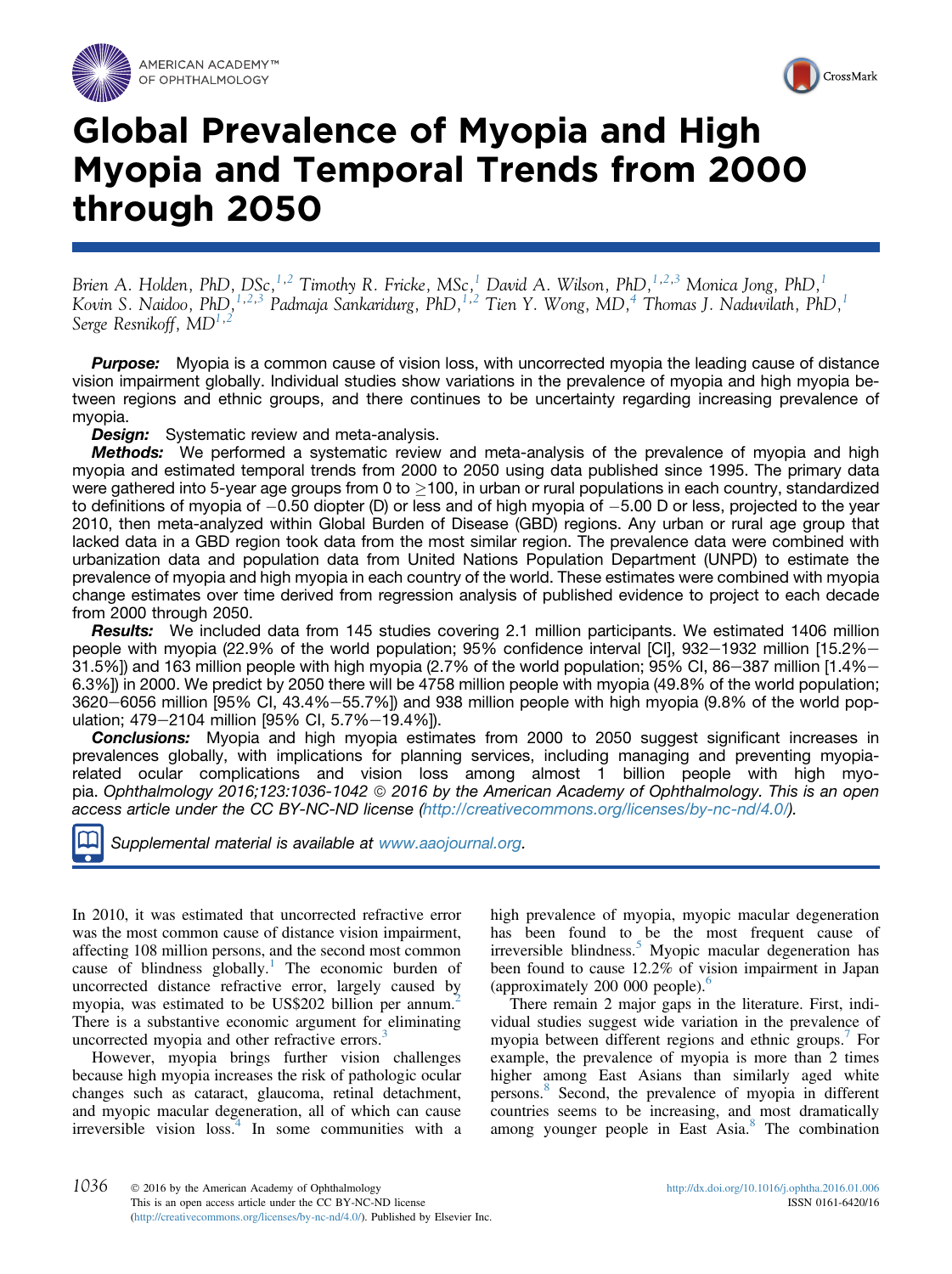

Figure 1. Flow diagram summarizing the systematic search and review process for identifying myopia prevalence evidence globally. MeSH = medical subject headings.

of vision impairment from uncorrected myopia and irreversible vision loss from myopia-related complications make accurate global estimates of the prevalence and temporal trends critical for planning care and services. However, there are no precise estimates of the global prevalence of myopia or for projected temporal changes over the next few decades.

### Methods

#### Studies, Databases, and Data Organization

We performed a systematic search and review of the prevalence of myopia and high myopia using data published since 1995, summarized in Figure 1. We searched PubMed (National Library of Medicine) on January 10, 2015, for publications using the following MeSH (Medical Subject Heading) terms: myopia AND prevalence and refractive error AND prevalence. The search was restricted to articles published after January 1, 1995, and was performed on all available articles regardless of the original language of publication. The search yielded 1656 and 2632 articles relating to myopia and refractive error, respectively. The abstract of each publication was reviewed and articles that

were population-based surveys were included. Surveys were excluded if they did not specify the number of eligible participants or participation rate, or if data were from a specific population that could not be generalized to the population as a whole. We rejected 8 articles that did not specify a definition of myopia. To cover regions without data, some additional articles were sourced through key informant advice and from reference lists of articles found through PubMed. A full list of the 145 studies is included in Appendix 1 (available at [www.aaojournal.org](http://www.aaojournal.org)).

Country-specific population data for each decade from 2000 through 2050, in 5-year age groups from 0 to  $\geq$ 100, were drawn mostly from the United Nations World Population Prospects.<sup>[9](#page-5-0)</sup> Population data from the United States Census Bureau were used for a small number of low-population states omitted from the available United Nations data.

Studies have suggested that myopia rates differ in urban compared with rural communities that are otherwise similar. $11,12$ We therefore obtained separate urban and rural myopia prevalences where possible and disaggregated country-level populations into urban and rural numbers sourced from the United Nations World Urbanization Prospects.<sup>1</sup>

Countries were grouped into the 21 Global Burden of Disease  $(GBD)$  regions.<sup>[1](#page-5-0)</sup> The country-specific urban and rural population data were combined with the corresponding prevalence data in each 5-year age group to calculate the number of people with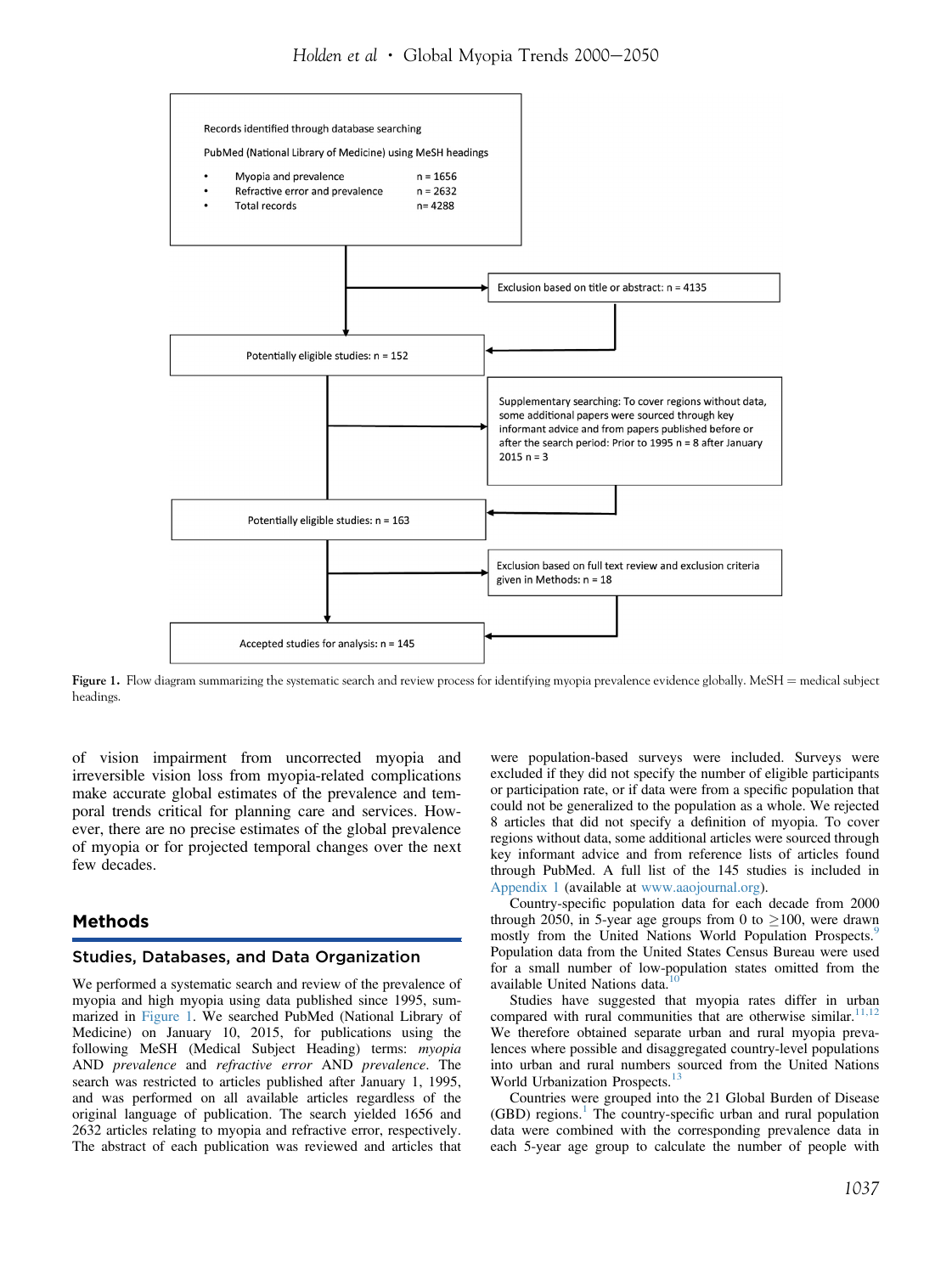myopia. The numbers of people with myopia in each age group in rural and urban areas of each country then were aggregated to obtain regional totals.

### **Definitions**

The definitions of myopia and high myopia vary across the selected prevalence studies. Of the 145 articles included in this study, the most common definition of myopia was spherical equivalent of  $-0.50$  diopter (D) or less (58.7%), with 29.0% using less than  $-0.50$  D, 5.0% using  $-1.00$  D or less or less than  $-1.00$  D (all studies of adults),  $2.9\%$  using  $-0.75$  D or less or less than  $-0.75$  D, and 3.6% using  $-0.25$  D or less or less than  $-0.25$ D. Only 59 studies defined and measured high myopia, with 30.5% defining it as  $-6.00$  D or less, 30.5% defining it as less than  $-6.00$ D, 35.6% defining it as  $-5.00$  D or less or less than  $-5.00$  D, 1.7% defining it as  $-8.00$  D or less, and 1.7% defining it as  $-3.00$  D or less.

We standardized to a spherical equivalent of  $-0.50$  D or less for myopia because it was the most commonly used definition in published prevalence studies, is beyond refraction measurement error, and captures children at the start of their progression. We standardized to a spherical equivalent of  $-5.00$  D or less for high myopia because it is used commonly, identifies people at higher risk of pathologic myopia, and if uncorrected, causes vision impairment at least equivalent to the World Health Organization-defined blindness.<sup>1</sup>

The relationship between prevalence and definition was analyzed using all articles providing prevalence at 2 or more cutoffs for myopia or high myopia. All prevalence data were standardized to myopia and high myopia definitions of  $-0.50$  D or less and  $-5.00$  D or less, respectively, using linear regressions specific to regional and dioptric level (see Supplemental Material, part 1, available at [www.aaojournal.org\)](http://www.aaojournal.org).

#### Meta-analysis and Extrapolation

Meta-analysis of the prevalence of myopia and high myopia within each age group of each GBD region, using the standardized myopia definitions and a standardized time point of 2010, was performed using Comprehensive Meta-Analysis software version 3 (Biostat, Englewood, NJ). A logit random effects model was used to combine studies within each age group and region. The logit prevalence was defined as  $log(p/(1-p))$ , where p is the prevalence within each age group. The study-to-study variance  $(\tau^2)$  was not assumed to be the same for all age groups within the region, indicating that this value was computed within age groups and was not pooled across age groups. The inverse of the variance was used to compute relative weights. The logit prevalence and its standard error were used to compute the 95% confidence limits, which then was transformed to the estimated prevalence and its corresponding limits using the formula  $E$  (logit prevalence)/( $E$  (logit prevalence) + 1), where  $E =$  Euler's number.

Age-specific regional meta-analysis results were extrapolated to GBD regions lacking data in any specific age or urbanization group, with extrapolations based on regional similarities in urbanization, Human Development Index (HDI), racial profiles, culture, education systems, health systems, and other similarities.<sup>[15](#page-6-0)</sup> Data gaps within regions also were filled via nearest neighbor linear interpolation between age groups up to a maximum of 20 years between groups.

#### Projections across Decades

Longitudinal and repeated cross-sectional studies have shown increasing prevalence of myopia.<sup>[16](#page-6-0)-[21](#page-6-0)</sup> We analyzed change in myopia prevalence over time against prevalence of myopia

 $(R^{2} = 0.86)$ , rate of urbanization  $(R^{2} = 0.07)$ , and change in HDI  $(R^2 = 0.69)$ . The relationship between change in myopia over time and prevalence of myopia was the strongest, following the formula:

Percentage annual prevalence change

 $= 12.456 \times E^*(-0.04 \times \text{prevalence}) - 0.22813,$ 

where  $E =$  Euler's number. There were 2 exceptions to using this percentage annual change formula. First, because there were no data for prevalence less than 28.3%, we took the conservative approach of using a constant 3.8% change/year for all prevalences less than  $28.3\%$ . Second, Vitale et al<sup>[16](#page-6-0)</sup> provide a clear indication that the effect decreases at ages younger than 20 years. Fitting a 2-part linear function to their data suggested adjusting the calculated annual change in myopia figure by a factor of 0.5 in the 10- to 19-year-old age groups, 0.25 in the 5- to 9-year-old age group, and 0 in the 0- to 4-year-old age group. The prevalence of myopia in each decade was calculated by adjusting the prevalence figure by a cumulative change equal to Prevalence  $\times$  (1 + (Percentage annual change) (number of years)).

Three studies showed a similar increase in prevalence of high myopia over time. Given the sparse data, we used a simple average annual prevalence change from these studies (3.26% per year). $16-18$  $16-18$  $16-18$  Additionally, because the evidence trended to less annual change as prevalence increased between 15% and 30% and there was no annual change data for high myopia prevalence of 30% or more, we generated a logarithmic decay function that reduced to 0 when the prevalence reached 100%. This formula was used when the prevalence of high myopia was more than 30%:

Annual change = 
$$
-2.237 \times ln(\text{prevalence}) + 10.283
$$
,

where  $ln =$  natural log. Data from Vitale et al<sup>[16](#page-6-0)</sup> again suggested that the annual change in high myopia prevalence would be less in age groups younger than 20 years. Using a similar process as in the myopia case, the annual change in high myopia prevalence was adjusted by a factor of 0.4 in the 15- to 19-year-old age group, 0.3 in the 10- to 14-year-old age group, 0.2 in the 5- to 9-year-old age group, and 0.1 in the 0- to 4-year-old age group. The changing proportion of people living in urban versus rural situations in each decade was sourced from the United Nations.<sup>1</sup>

#### Confidence Intervals

In addition to the 95% confidence limits calculated in the metaanalysis of prevalence data, uncertainty in future population projections was represented by the high- and low-fertility population projections from the United Nations.<sup>1</sup>

#### Control Factors

Published evidence indicates that myopia is common and increasing over time, with apparent effects of race, location, and generation. Racial effects were controlled by using studies as broadly representative of a country's population as possible and extrapolating within GBD regions. Location effects were controlled by disaggregating urban and rural populations and prevalence and extrapolating based on HDI and GBD region. Generational shifts were accommodated through our change over time methodology and were facilitated by maintaining 5-year age groups through  $to$   $>100$ .

#### Results

A summary of the original data from all 145 studies is given in Appendix 2 (available at [www.aaojournal.org\)](http://www.aaojournal.org). [Figure 2](#page-3-0) shows our estimates of the total number of people with myopia globally. In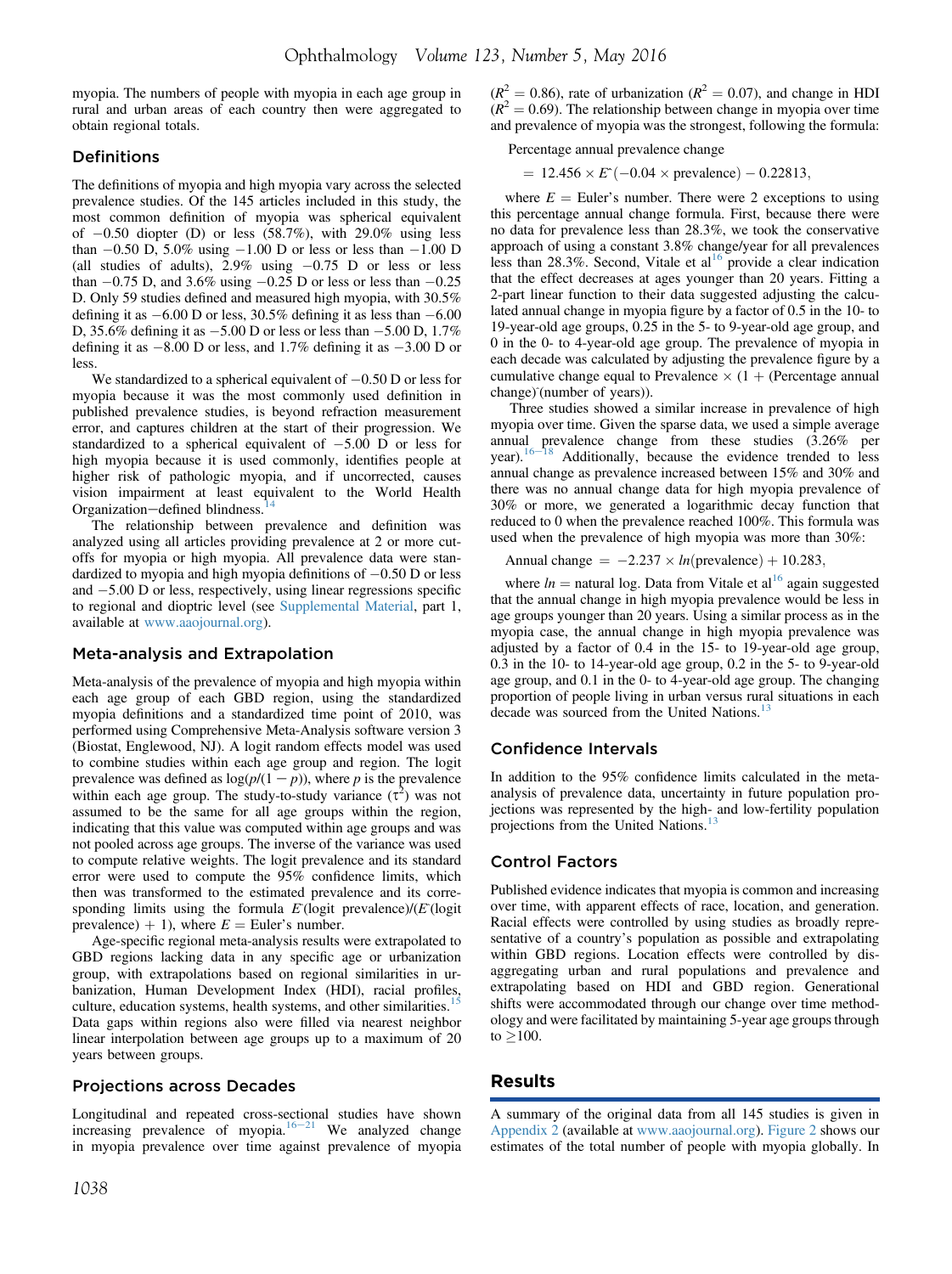Holden et al  $\cdot$  Global Myopia Trends 2000-2050

<span id="page-3-0"></span>

Figure 2. Graph showing the number of people estimated to have myopia and high myopia for each decade from 2000 through 2050. Error bars represent the 95% confidence intervals.

2000, this was 1406 million (22.9% of the global population; uncertainty interval,  $932-1932$  million  $[15.2\% - 31.5\%]$ ), increasing to 1950 million in 2010 (28.3% of the global population;  $1422-2543$  million  $[20.6\% - 36.9\%]$ . This is projected to increase to 2620 million in 2020 (34.0% of the global population; uncertainty interval, 1976-3366 million  $[26.2\% - 42.6\%]$ ), to 3361 million by 2030 (39.9% of the global population; uncertainty interval,  $2578-4217$  million  $[32.3\% -$ 47.5%]), to 4089 million by 2040 (45.2% of the global population; uncertainty interval,  $3145-5128$  million  $[38.1%]$ 52.1%]), and to 4758 million by 2050 (49.8% of the global population; uncertainty interval,  $3620-6056$  million  $[43.4\% -$ 55.7%]).

Regional differences are evident throughout the projection period, as shown in Table 1. The high-income countries of Asia-Pacific begin with a significantly higher prevalence of myopia than any other region. East Asia, Southeast Asia, and the highincome countries of North America close the gap to some extent by 2050 because of a combination of ceiling effects in some age groups, prevalence distribution across age groups, and changing age demographics.

Figure 2 shows our estimates of the total number of people with high myopia globally. This was 163 million in 2000 (2.7% of the global population; uncertainty interval,  $86-387$  million  $[1.4\% -]$ 6.3%]), increasing to 277 million in 2010 (4.0% of the global population; uncertainty interval,  $153-589$  million  $[2.2\% - 8.6\%]$ ). This is projected to increase to 399 million in 2020 (5.2% of the global population; uncertainty interval,  $233-815$  million  $[3.1\% -]$  $(10.3\%)$ , to 517 million by 2030 (6.1% of the global population; uncertainty interval,  $298-1082$  million  $[3.7\% -12.2\%]$ , to 696 million by 2040 (7.7% of the global population; uncertainty interval,  $381-1518$  million  $[4.6\% -15.4\%]$ , and to 938 million by 2050 (9.8% of the global population; uncertainty interval, 479 $-2105$  [5.7% $-19.4\%$ ]). Regional differences are evident throughout the projection period, as shown in Table 1.

[Figure 3](#page-4-0) shows the distribution of people with myopia and prevalence of myopia across age groups. In 2000, the greatest

numbers of people with myopia were between 10 and 39 years of age. However, our projections suggest that through both cohort and age effects this distribution will spread by 2050, with large numbers of people with myopia from 10 years of age all the way through to 79 years of age.

Table 1. Prevalence of Myopia Estimated for Each Global Burden of Disease Region between 2000 and 2050

|                              | Prevalence (%) in Each Decade |      |      |      |      |      |
|------------------------------|-------------------------------|------|------|------|------|------|
| Region                       | 2000                          | 2010 | 2020 | 2030 | 2040 | 2050 |
| Andean Latin America         | 15.2                          | 20.5 | 28.1 | 36.2 | 44.0 | 50.7 |
| Asia-Pacific, high income    | 46.1                          | 48.8 | 53.4 | 58.0 | 62.5 | 66.4 |
| Australasia                  | 19.7                          | 27.3 | 36.0 | 43.8 | 50.2 | 55.1 |
| Caribbean                    | 15.7                          | 21.0 | 29.0 | 37.4 | 45.0 | 51.7 |
| Central Africa               | 5.1                           | 7.0  | 9.8  | 14.1 | 20.4 | 27.9 |
| Central Asia                 | 11.2                          | 17.0 | 24.3 | 32.9 | 41.1 | 47.4 |
| Central Europe               | 20.5                          | 27.1 | 34.6 | 41.8 | 48.9 | 54.1 |
| Central Latin America        | 22.1                          | 27.3 | 34.2 | 41.6 | 48.9 | 54.9 |
| East Africa                  | 3.2                           | 4.9  | 8.4  | 12.3 | 17.1 | 22.7 |
| East Asia                    | 38.8                          | 47.0 | 51.6 | 56.9 | 61.4 | 65.3 |
| Eastern Europe               | 18.0                          | 25.0 | 32.2 | 38.9 | 45.9 | 50.4 |
| North Africa and Middle East | 14.6                          | 23.3 | 30.5 | 38.8 | 46.3 | 52.2 |
| North America, high income   | 28.3                          | 34.5 | 42.1 | 48.5 | 54.0 | 58.4 |
| Oceania                      | 5.0                           | 6.7  | 9.1  | 12.5 | 17.4 | 23.8 |
| South Asia                   | 14.4                          | 20.2 | 28.6 | 38.0 | 46.2 | 53.0 |
| Southeast Asia               | 33.8                          | 39.3 | 46.1 | 52.4 | 57.6 | 62.0 |
| Southern Africa              | 5.1                           | 8.0  | 12.1 | 17.5 | 23.4 | 30.2 |
| Southern Latin America       | 15.6                          | 22.9 | 32.4 | 40.7 | 47.7 | 53.4 |
| Tropical Latin America       | 14.5                          | 20.1 | 27.7 | 35.9 | 43.9 | 50.7 |
| West Africa                  | 5.2                           | 7.0  | 9.6  | 13.6 | 19.7 | 26.8 |
| Western Europe               | 21.9                          | 28.5 | 36.7 | 44.5 | 51.0 | 56.2 |
| Global                       | 22.9                          | 28.3 | 33.9 | 39.9 | 45.2 | 49.8 |

Numbers and uncertainty are provided in the Supplemental Material (available at [www.aaojournal.org\)](http://www.aaojournal.org).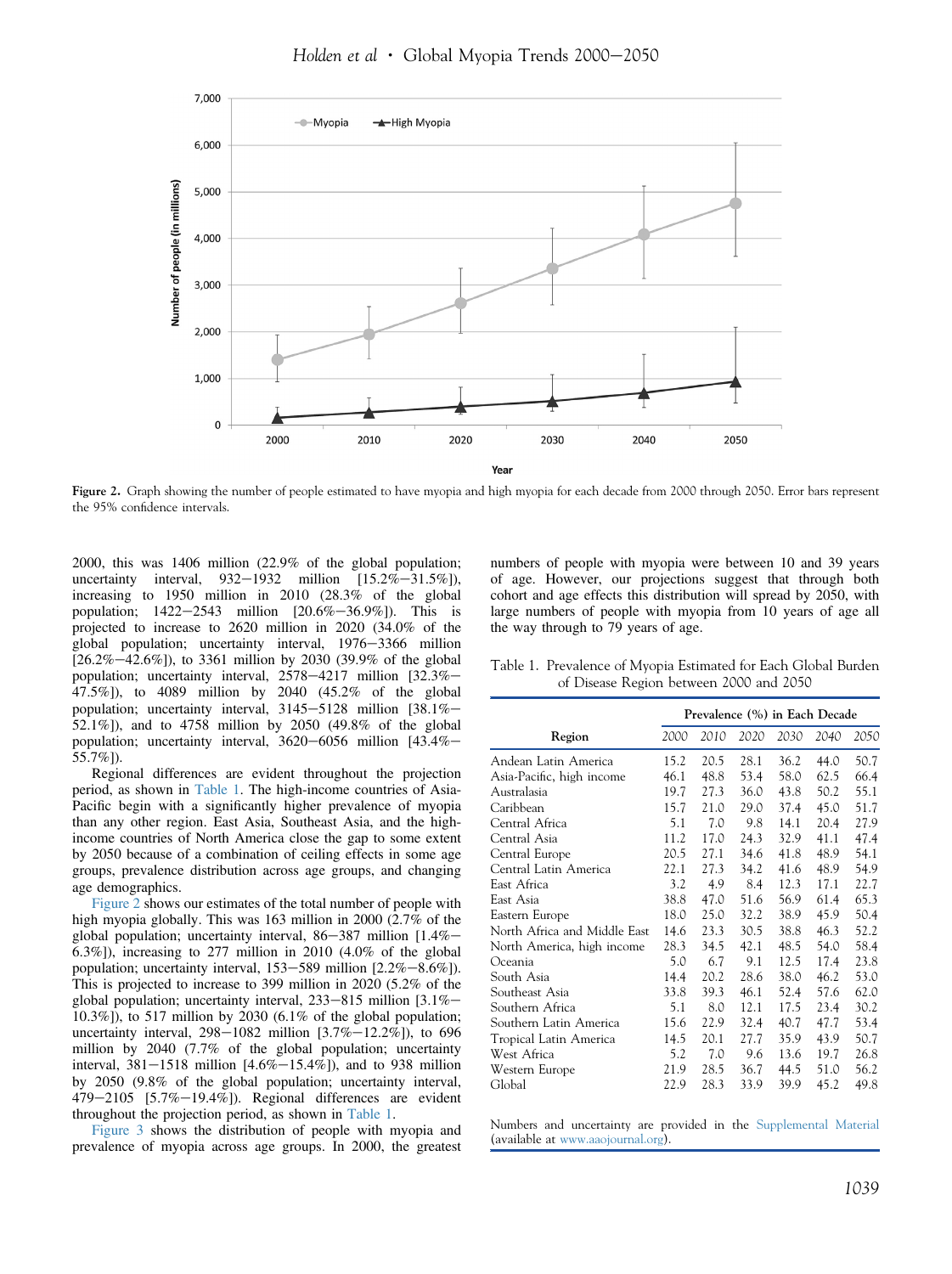Ophthalmology Volume 123, Number 5, May 2016

<span id="page-4-0"></span>

Age group (years)

Figure 3. Graph showing the distribution of people estimated to have myopia across age groups in 2000 and 2050.

#### Discussion

Our study estimates that myopia and high myopia will show a significant increase in prevalence globally, affecting nearly 5 billion people and 1 billion people, respectively, by 2050. These have important implications for planning comprehensive eye care services, including refractive services such as spectacles and managing and preventing myopic-related ocular complications and vision loss among people with high myopia.

The increasing prevalence of high myopia has already been noted in some regions. Vitale et  $al<sup>16</sup>$  $al<sup>16</sup>$  $al<sup>16</sup>$  found an 8-fold increase in high myopia  $(\leq 7.90 \text{ D})$  over 30 years, from  $0.2\%$  to  $1.6\%$ .<sup>[16](#page-6-0)</sup> The level of high myopia in Asian countries is considerably higher. In the study of college freshman in Taiwan by Wang et al,<sup>[19](#page-6-0)</sup> high myopia increased from  $26\%$ of all myopia in 1988 to 40% of myopia in 2005. Lin et al<sup>[17](#page-6-0)</sup> found that 21% of 18-year-old Taiwanese students in 2000 had high myopia ( $\lt$  -6.00 D) compared with 10.9% in 1983.

The projected increases in myopia and high myopia are widely considered to be driven by environmental factors (nurture), principally lifestyle changes resulting from a combination of decreased time outdoors and increased near work activities, among other factors.<sup>[22](#page-6-0)</sup> Genetic predisposition also seems to play a role, but cannot explain the temporal trends observed over a short period.[23](#page-6-0) Among environmental factors, so-called highpressure educational systems, especially at very young ages in countries such as Singapore, Korea, Taiwan, and China, may be a causative lifestyle change, as may the excessive use of near electronic devices. $22$  Other proposed causes include light levels, $^{24}$  $^{24}$  $^{24}$  which may be directly related to time outdoors, with peripheral hyperopia in the myopic eye (corrected and uncorrected) encouraging axial

growth, $25$  and diet. $26$  The global myopia in the year 2000 values in Figure 3, with the bulk of myopia in age groups younger than 40 years, reflects the significant lifestyle changes for children and young people over the past 10 to 25 years, especially in the large population centers of Asia.

Our projections, based on existing data, assume that these lifestyle changes will continue to spread with increasing urbanization and development. Accelerated changes, or reversal of recent trends, would be expected to increase or decrease future prevalence from our predictions, respectively. Our projections indicate that by 2050, 50% and 10% of the world will have myopia and high myopia, respectively, a 2-fold increase in myopia prevalence (from 22% in 2000) and a 5-fold increase in high myopia prevalence (from 2% in 2000). Higher amounts of myopia have the potential to cause vision impairment by myopic macular degeneration or its comorbidities, cataract, retinal detachment, and glau- $\text{coma}^{27}$  $\text{coma}^{27}$  $\text{coma}^{27}$  the risk of which increase with any increase in myopia. Based on our projections and assuming the proportion of those with high myopia who go on to experience vision loss resulting from pathologic myopia remains the same, the number of people with vision loss resulting from high myopia would increase 7-fold from 2000 to 2050, and myopia would become a leading cause of permanent blindness worldwide. This is a conservative estimate; Figure 3 shows not only that will there be more people with myopia by 2050, but also that they will also be older and more susceptible to the pathologic effects of myopia than in 2000.

Our study design has some potential limitations. The first is the paucity of prevalence data in many countries and age groups, across representative geographic areas, racial groupings, and HDIs. This problem was greater for high myopia than myopia. The further the primary data are extrapolated, the greater the uncertainty of the estimates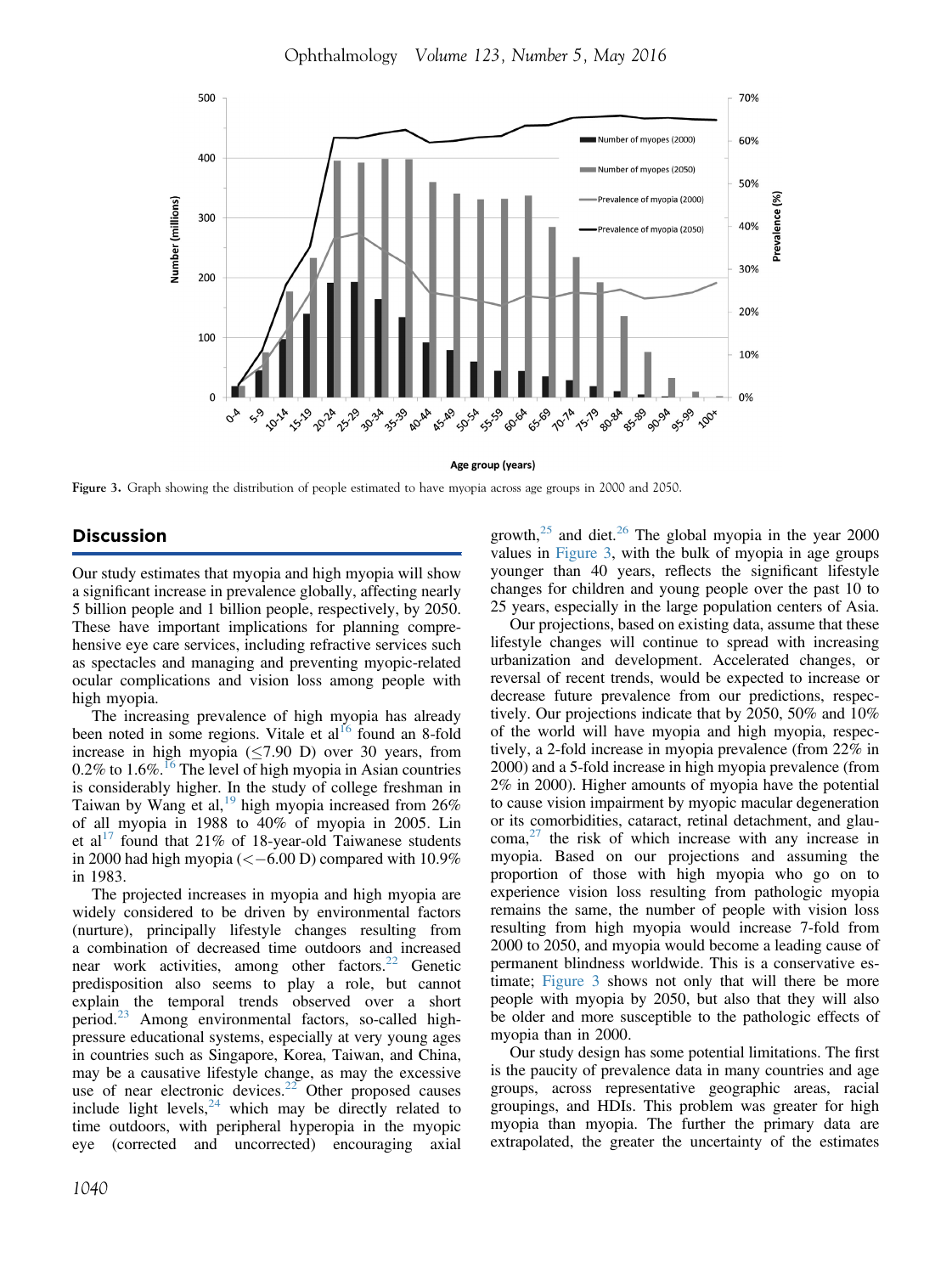<span id="page-5-0"></span>becomes. Second, many countries and age groups across representative geographic areas, racial groupings, and HDIs lacked data on the change in myopia, especially high myopia, over time. Local effects on changes in myopia over time are potentially lost when annual changes are extrapolated across regions. However, Vitale et  $al<sup>16</sup>$  $al<sup>16</sup>$  $al<sup>16</sup>$  noted that the myopia and high myopia changes seen in African Americans were very similar to those in European Americans, suggesting that although environmental changes are important, racial differences probably are not. Third, projecting on the basis of current information has the potential to miss varying changes over time. Fourth, variations in the definition of myopia and high myopia in the evidence base made it necessary to adjust each prevalence we used to a standard definition, which increases uncertainty. There are conflicting data on the effect of gender on myopia prevalence. For example, Wu et al<sup>[28](#page-6-0)</sup> found that girls in urban China were significantly more likely to have myopia than boys, whereas Hashemi et  $al^{29}$  $al^{29}$  $al^{29}$  found the opposite to be true. With these sorts of conflicts, it seems unlikely that there is a simple gender effect on myopia development. There may be a more complex gender effect, where differential access to, encouragement to participate in, or choices with respect to education, outdoor activities, light exposure, or a combination thereof between boys and girls influences the development of myopia. We believed that this kind of gender effect was beyond the scope of this study, so we did not disaggregate based on gender. Also, we used a logarithmic decay function to estimate the future prevalence of myopia, and thus it is possible that future prevalence may have been overestimated, especially for regions where the current prevalences are moderate to low. However, given that there is an element of uncertainty associated with estimating future prevalences, regardless of the model or function used to derive estimates, drawbacks are likely to exist. More relevant is the clear evidence for a rising global prevalence of myopia, and thus these estimates simply indicate that if it continues on its present course, the future burden of myopia is likely to be substantial.

Because of the relatively common nature of myopia, even population studies with relatively small sample sizes can offer useful information provided the samples are representative. Other strengths include the large number of good-quality studies that have been performed in the regions that have both the highest prevalence of myopia and the largest populations (for example, East Asia, Asia-Pacific high income, and South Asia), our clear definitions and methods of standardizing source data, our analysis of the change in myopia over time, and our methods of calculating projected change.

We have not taken into account the effect of myopia control interventions that may take place between now and 2050. These would aim to reduce substantially the prevalence of high myopia. Interventions that sufficiently slow or delay myopia have the potential to prevent an individual developing high myopia, provided treatment is started early enough. Changes in lifestyle, successive improvement, and the uptake of myopia control could substantially reduce the number of people with

myopia and high myopia. The uptake of myopia control, however, requires a strong evidence base and a concerted effort by government, education, and health systems.

In conclusion, our systematic review, meta-analysis, and projections provide myopia and high myopia predictions through 2050 and their distribution between GBD regions. Our estimates and projections assimilate local, individual studies into an improved global understanding of myopia epidemiologic factors. Our methodology provides a basis for validation of projections against new evidence as it is published. If correct, our projections have significant implications for planning comprehensive eye care services globally, which would need to cater to close to 1 billion people with high myopia by 2050, 7.5 times more than in 2000. The benefits of a multifaceted myopia control system to buffer this scenario would be substantial.

# References

- 1. [Bourne RR, Stevens GA, White RA, et al. Causes of vision](http://refhub.elsevier.com/S0161-6420(16)00025-7/sref1) [loss worldwide, 1990](http://refhub.elsevier.com/S0161-6420(16)00025-7/sref1)-[2010: a systematic analysis. The Lancet](http://refhub.elsevier.com/S0161-6420(16)00025-7/sref1) [Global Health 2013;1:e339](http://refhub.elsevier.com/S0161-6420(16)00025-7/sref1)–49.
- 2. [Smith T, Frick K, Holden B, et al. Potential lost productivity](http://refhub.elsevier.com/S0161-6420(16)00025-7/sref2) [resulting from the global burden of uncorrected refractive](http://refhub.elsevier.com/S0161-6420(16)00025-7/sref2) [error. Bull World Health Org 2009;87:431](http://refhub.elsevier.com/S0161-6420(16)00025-7/sref2)–7.
- 3. [Fricke T, Holden B, Wilson D, et al. Global cost of correcting](http://refhub.elsevier.com/S0161-6420(16)00025-7/sref3) [vision impairment from uncorrected refractive error. Bull](http://refhub.elsevier.com/S0161-6420(16)00025-7/sref3) [World Health Org 2012;90:728](http://refhub.elsevier.com/S0161-6420(16)00025-7/sref3)–38.
- 4. [Wong TY, Ferreira A, Hughes R, et al. Epidemiology and](http://refhub.elsevier.com/S0161-6420(16)00025-7/sref4) [disease burden of pathologic myopia and myopic choroidal](http://refhub.elsevier.com/S0161-6420(16)00025-7/sref4) [neovascularization: an evidence-based systematic review. Am](http://refhub.elsevier.com/S0161-6420(16)00025-7/sref4) [J Ophthalmol 2014;157:9](http://refhub.elsevier.com/S0161-6420(16)00025-7/sref4)–25.e12.
- 5. [Iwase A, Araie M, Tomidokoro A, et al. Prevalence and causes](http://refhub.elsevier.com/S0161-6420(16)00025-7/sref5) [of low vision and blindness in a Japanese adult population: the](http://refhub.elsevier.com/S0161-6420(16)00025-7/sref5) [Tajimi study. Ophthalmology 2006;113:1354](http://refhub.elsevier.com/S0161-6420(16)00025-7/sref5)–1362.e1.
- 6. [Yamada M, Hiratsuka Y, Roberts CB, et al. Prevalence of](http://refhub.elsevier.com/S0161-6420(16)00025-7/sref6) [visual impairment in the adult Japanese population by cause](http://refhub.elsevier.com/S0161-6420(16)00025-7/sref6) [and severity and future projections. Ophthal Epidemiol](http://refhub.elsevier.com/S0161-6420(16)00025-7/sref6) [2010;17:50](http://refhub.elsevier.com/S0161-6420(16)00025-7/sref6)–7.
- 7. [Rose KA, Morgan IG, Smith W, et al. Myopia, lifestyle, and](http://refhub.elsevier.com/S0161-6420(16)00025-7/sref7) [schooling in students of Chinese ethnicity in Singapore and](http://refhub.elsevier.com/S0161-6420(16)00025-7/sref7) [Sydney. Arch Ophthalmol 2008;126:527](http://refhub.elsevier.com/S0161-6420(16)00025-7/sref7)–30.
- 8. [Pan C-W, Dirani M, Cheng C-Y, et al. The age-speci](http://refhub.elsevier.com/S0161-6420(16)00025-7/sref8)fic [prevalence of myopia in Asia: a meta-analysis. Optom Vis](http://refhub.elsevier.com/S0161-6420(16)00025-7/sref8) [Sci 2015;92:258](http://refhub.elsevier.com/S0161-6420(16)00025-7/sref8)–66.
- 9. United Nations Department of Economic and Social Affairs Population Division. World Population Prospects: The 2012 Revision. Available at: [http://esa.un.org/unpd/wpp/index.](http://esa.un.org/unpd/wpp/index.htm2015) [htm2015.](http://esa.un.org/unpd/wpp/index.htm2015) Accessed: February 24, 2015.
- 10. United States Census Bureau. International Data Base 2013. Available at: [http://www.census.gov/population/international/](http://www.census.gov/population/international/data/idb/region.php?N=%20Results%20&T=10&A=aggregate&RT=0&Y=2014&R=1&C=) [data/idb/region.php?N](http://www.census.gov/population/international/data/idb/region.php?N=%20Results%20&T=10&A=aggregate&RT=0&Y=2014&R=1&C=)=[%20Results%20&T](http://www.census.gov/population/international/data/idb/region.php?N=%20Results%20&T=10&A=aggregate&RT=0&Y=2014&R=1&C=)=[10&A](http://www.census.gov/population/international/data/idb/region.php?N=%20Results%20&T=10&A=aggregate&RT=0&Y=2014&R=1&C=)=[aggregate](http://www.census.gov/population/international/data/idb/region.php?N=%20Results%20&T=10&A=aggregate&RT=0&Y=2014&R=1&C=)  $&RT=0&Y=2014&R=1&C=$  $&RT=0&Y=2014&R=1&C=$  $&RT=0&Y=2014&R=1&C=$  $&RT=0&Y=2014&R=1&C=$  $&RT=0&Y=2014&R=1&C=$  $&RT=0&Y=2014&R=1&C=$  $&RT=0&Y=2014&R=1&C=$  $&RT=0&Y=2014&R=1&C=$ . Accessed April 24, 2014.
- 11. [He M, Huang W, Zheng Y, et al. Refractive error and visual](http://refhub.elsevier.com/S0161-6420(16)00025-7/sref11) [impairment in school children in rural southern China.](http://refhub.elsevier.com/S0161-6420(16)00025-7/sref11) [Ophthalmology 2007;114:374](http://refhub.elsevier.com/S0161-6420(16)00025-7/sref11)–382.e1.
- 12. [Zhou Z, Ma X, Yi H, et al. Factors underlying different](http://refhub.elsevier.com/S0161-6420(16)00025-7/sref12) [myopia prevalence between middle- and low-income prov](http://refhub.elsevier.com/S0161-6420(16)00025-7/sref12)[inces in China. Ophthalmology 2015;122:1060](http://refhub.elsevier.com/S0161-6420(16)00025-7/sref12)–2.
- 13. United Nations Department of Economic and Social and Economic Affairs. World Urbanization Prospects: The 2014 Revision. Available at: <http://esa.un.org/unpd/wup/2015>. Accessed: February 1, 2015.